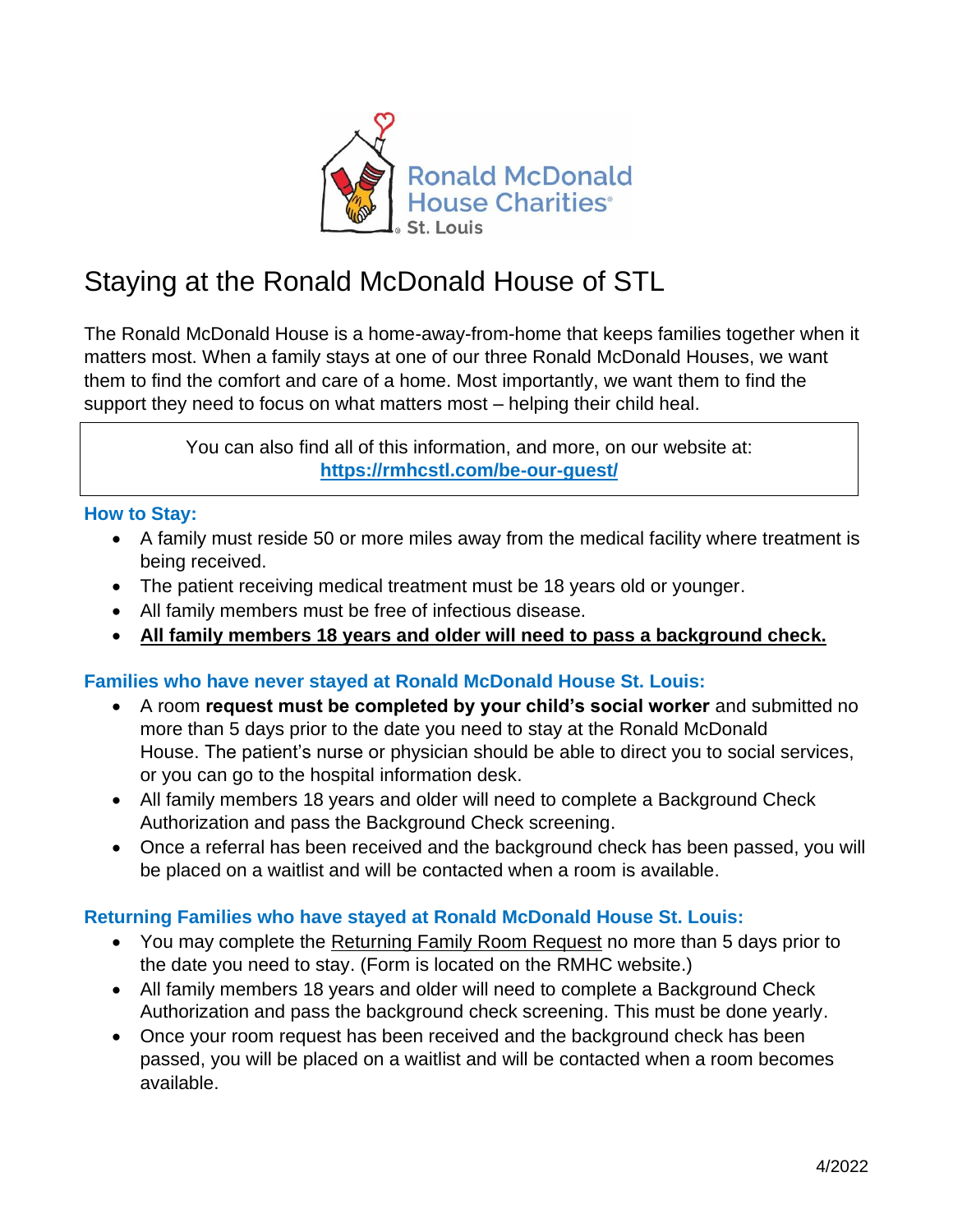

## **FREQUENTLY ASKED QUESTIONS**

*When staying at the Ronald McDonald Houses*

## *Who is eligible to stay at the Ronald McDonald House?*

• The patient receiving treatment must be 18 years or younger. A family must reside 50 or miles away from the medical facility where treatment is being received. All family members must be free of infectious diseases. Also, **[all](https://rmhcstl.com/be-our-guest-background-checks/)  [family members 18 years and older must pass a background check.](https://rmhcstl.com/be-our-guest-background-checks/)**

#### *How much does it cost to stay at the House?*

• We suggest a \$15 donation per night. No family is turned away based on the ability to pay.

#### *How do I get on the waitlist if I have never stayed at RMHC St. Louis?*

• A room request must be completed by the patient's social worker and submitted no more than five days prior to the date you need to stay.

## *How do I get on the waitlist if I have stayed at RMHC St. Louis in the past five years?*

• A family member may complete a [Returning Family Room Request](https://apps.rmhcstl.com/returning-family-room-request) (found on RMHC's website) no more than five days prior to the date you need to stay.

## *How do I get in contact with a social worker?*

• The patient's nurse or physician should be able to direct you to social services, or you can go to the hospital information desk.

#### *Who needs to fill out a background check?*

• All family members, 18 years and older, including the patient, must fill out and pass a background check to stay at Ronald McDonald House.

## *Where do I find the background check form?*

• Background checks for each family member can be accessed on RMHC's website.